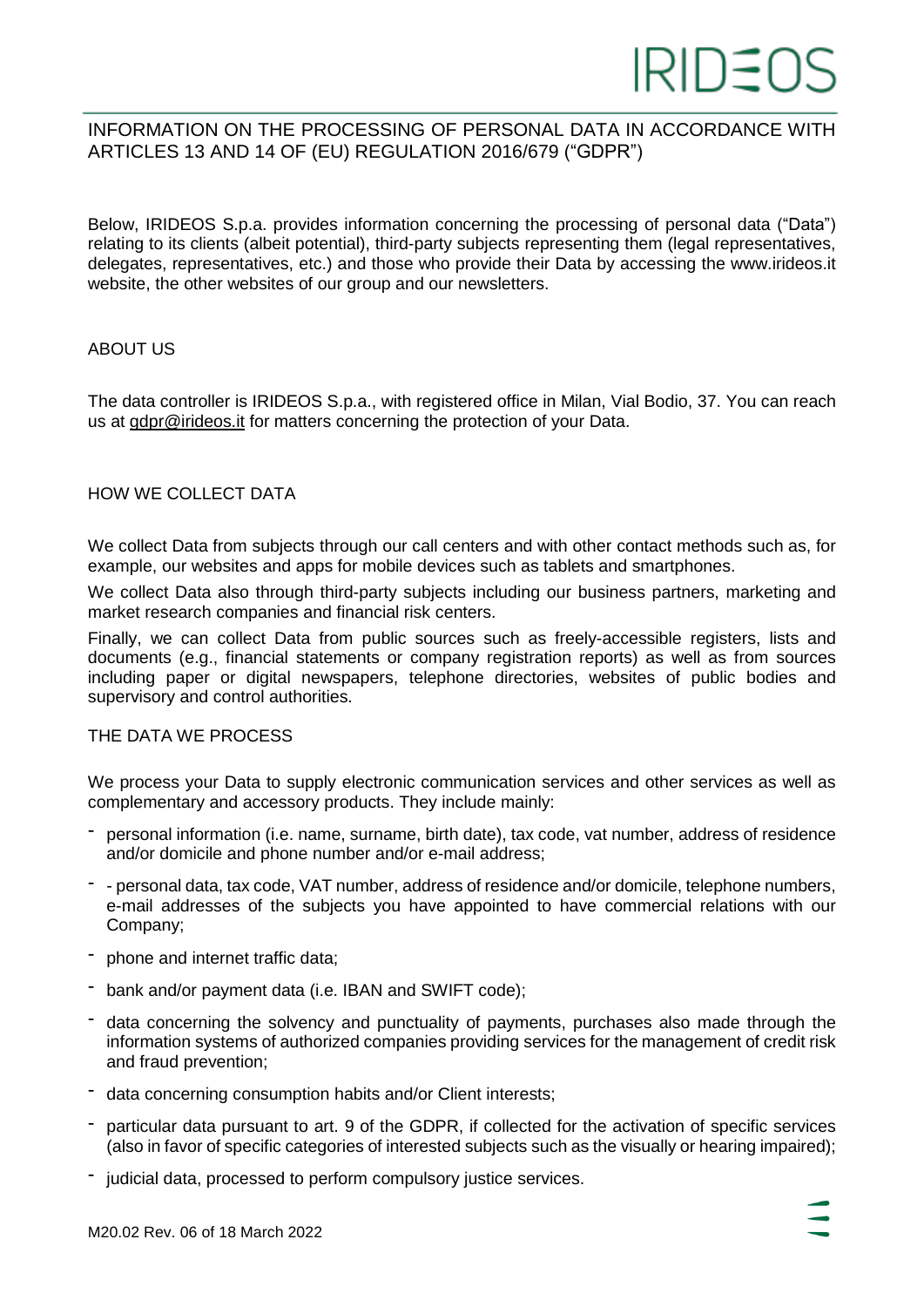#### PURPOSES OF PROCESSING

| PURPOSE OF PROCESSING                                                                                                                                                                                                                                                                                                                                                                                                                                                                                                                              | <b>LEGAL BASIS</b>                                                                                                                                                                                                                                                                                                         |
|----------------------------------------------------------------------------------------------------------------------------------------------------------------------------------------------------------------------------------------------------------------------------------------------------------------------------------------------------------------------------------------------------------------------------------------------------------------------------------------------------------------------------------------------------|----------------------------------------------------------------------------------------------------------------------------------------------------------------------------------------------------------------------------------------------------------------------------------------------------------------------------|
| Requests for information and subscription to the<br>newsletter<br>Data are processed in relation with the access to the<br>www.irideos.it website and the other websites we administer<br>and in relation with the subscription to our newsletter providing<br>you with the information you request and keeping you updated<br>on the latest innovations in the field of electronic<br>communications and on our offers.                                                                                                                           | Processing is necessary for the purposes mentioned in<br>the adjacent column. Providing your Data is optional.<br>Any refusal to provide them may result in the non-<br>functioning of the tools mentioned in the adjacent<br>column.                                                                                      |
| Signing and execution of the contract<br>Data are processed to register you, perform pre-contractual<br>activities and execute the contractual relationship and resulting<br>activities such as the provision of our services, their invoicing<br>and the management of payments, the provision of assistance<br>services, access to avaible benefits and/or incentives, the<br>handling of complaints and reports to the customer service, the<br>sending of communications and any other activity deriving from<br>the contractual relationship. | Processing is necessary to perform pre-contractual<br>activities and execute the contract subscribed with our<br>Company. Refusal to provide the Data may lead to the<br>impossibility of conducting the contractual relationship<br>with our Company and provide the services you<br>requested.                           |
| Compliance with legal obligations<br>The Data collected are processed to comply with the<br>administration, accounting and fiscal obligations our Company<br>is subjected to, exercise the rights of defense out of court<br>and/or in court and/or during arbitration proceedings and<br>comply with the measures issued by the judicial authorities<br>aimed at the prevention and suppression of offences.                                                                                                                                      | Processing is necessary to enable our Company to<br>comply with the legal obligations it is subjected to,<br>exercise the rights of defense out of court and/or in court<br>and/or during arbitration proceedings and comply with<br>any measures issued by the judicial authorities and<br>other supervisory authorities. |
| Payment Services and verification of the degree of<br>punctuality of payments<br>reliability<br>and<br>from<br>possible parties and clients and fraud prevention.<br>Data are processed accessing the information systems of<br>companies providing payment verification services and the<br>management of credit risk and fraud prevention.                                                                                                                                                                                                       | The processing is based on the legitimate interest of our<br>Company to use payment verification services, carry out<br>credit check and fraud prevention activities.<br>You have the right to object at any time to this<br>processing in case of special situations that concern<br>you.                                 |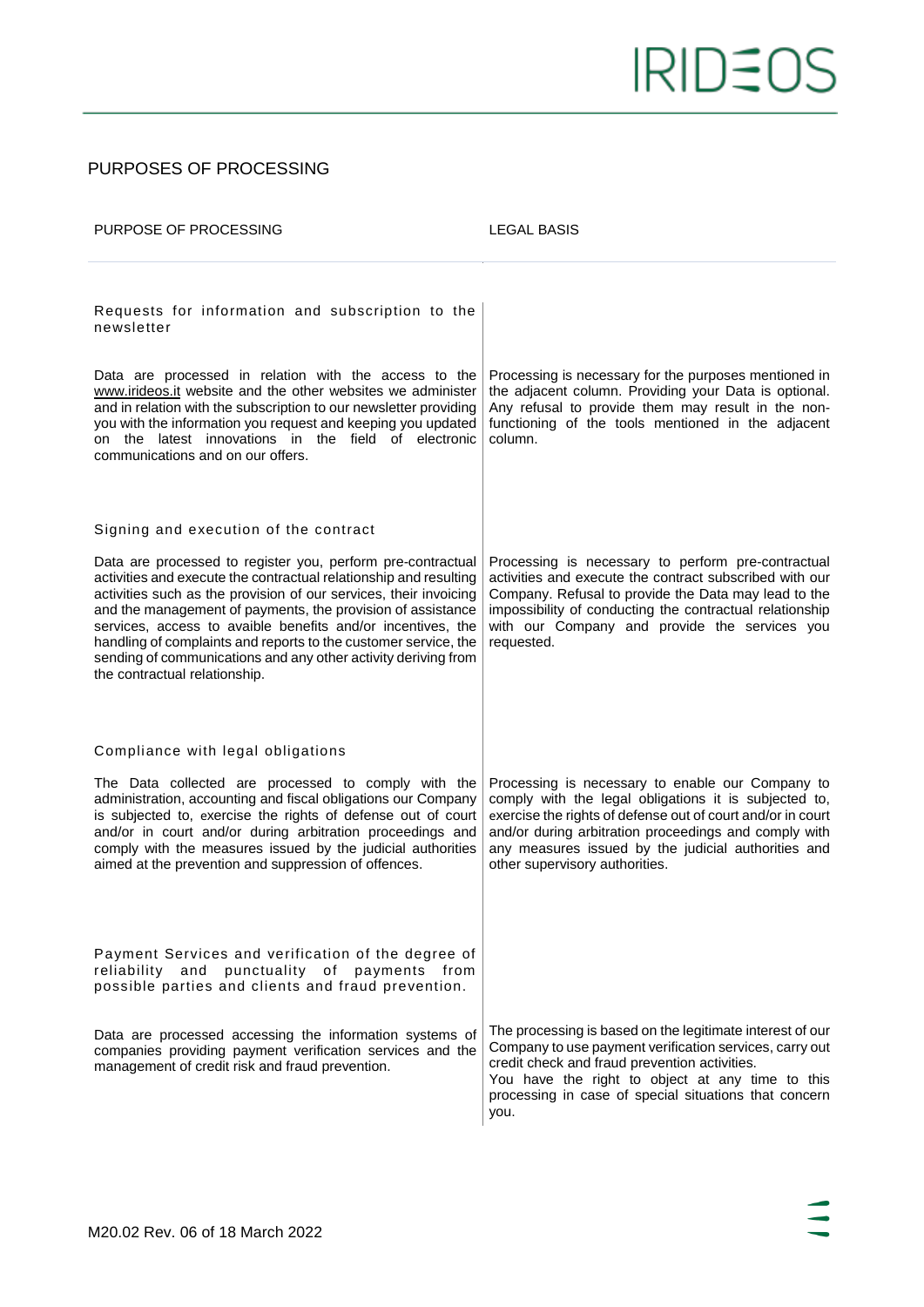| Performance of marketing activities by sending<br>commercial communications relating to services<br>and/or products similar to those in your contract.                                                                                                                                                                                                                                                                 |                                                                                                                                                                                                                                                                                              |
|------------------------------------------------------------------------------------------------------------------------------------------------------------------------------------------------------------------------------------------------------------------------------------------------------------------------------------------------------------------------------------------------------------------------|----------------------------------------------------------------------------------------------------------------------------------------------------------------------------------------------------------------------------------------------------------------------------------------------|
| The Data are processed to send you e-mail alerts and<br>commercial offers on products and/or services similar to those<br>provided under the existing contractual relationship.                                                                                                                                                                                                                                        | Processing is based on the legitimate interest our<br>Company has in sending commercial communications<br>to our clients as mentioned in the adjacent column.<br>You have the right to oppose this processing at any time<br>in case of specific situations that concern you.                |
| Performance of customer satisfaction<br>surveys<br>services                                                                                                                                                                                                                                                                                                                                                            |                                                                                                                                                                                                                                                                                              |
| The Data are processed to conduct customer satisfaction<br>surveys by submitting specific forms in order to improve the<br>quality of the services provided.                                                                                                                                                                                                                                                           | Processing is based our Company's legitimate interest to<br>perform activities to improve the quality of our services.<br>You have the right to object at any time to this<br>processing in case of special situations that concern<br>you.                                                  |
| Processing of Data for marketing purposes                                                                                                                                                                                                                                                                                                                                                                              |                                                                                                                                                                                                                                                                                              |
| The processing of general information, data relating to contact<br>information and consumption habits is carried out, also through<br>our commercial partners, to perform market research and send<br>you communications on the services and products we<br>commercialize through automated (e.g., SMS, e-mail, push<br>notifications etc.) and/or traditional (operator calls, post, etc.)<br>communication channels. | Processing is based on the consent you provide before<br>relevant operations, which you may withdraw at any<br>time by sending a standard e-mail to gdpr@irideos.it.<br>Any refusal to provide consent or a subsequent<br>withdrawal of the consent will not have adverse effects<br>on you. |
| Processing of Data for profiling purposes                                                                                                                                                                                                                                                                                                                                                                              |                                                                                                                                                                                                                                                                                              |
| The processing of general information, data relating to<br>contact information and consumption habits and/or client<br>interests is performed to carry out analyses - automated<br>and/or manual - to identify preferences, choices and client<br>consumption habits in order to improve our services and<br>products and make targeted commercial offers.                                                             | Processing is based on the consent you provide before<br>relevant operations, which you may withdraw at any<br>time by sending a standard e-mail to gdpr@irideos.it.<br>Any refusal to provide consent or a subsequent<br>withdrawal of the consent will not have adverse effects<br>on you. |
| Aggregate data profiling                                                                                                                                                                                                                                                                                                                                                                                               |                                                                                                                                                                                                                                                                                              |
| Processing for the purposes of aggregate profiling of traffic<br>data is carried out to improve the services provided by the<br>Company and related technologies.                                                                                                                                                                                                                                                      | The treatment is based on the legitimate interest of our<br>Company to carry out the activities of updating and<br>development of its services.<br>You have the right to object at any time to this<br>processing in case of special situations that concern<br>you.                         |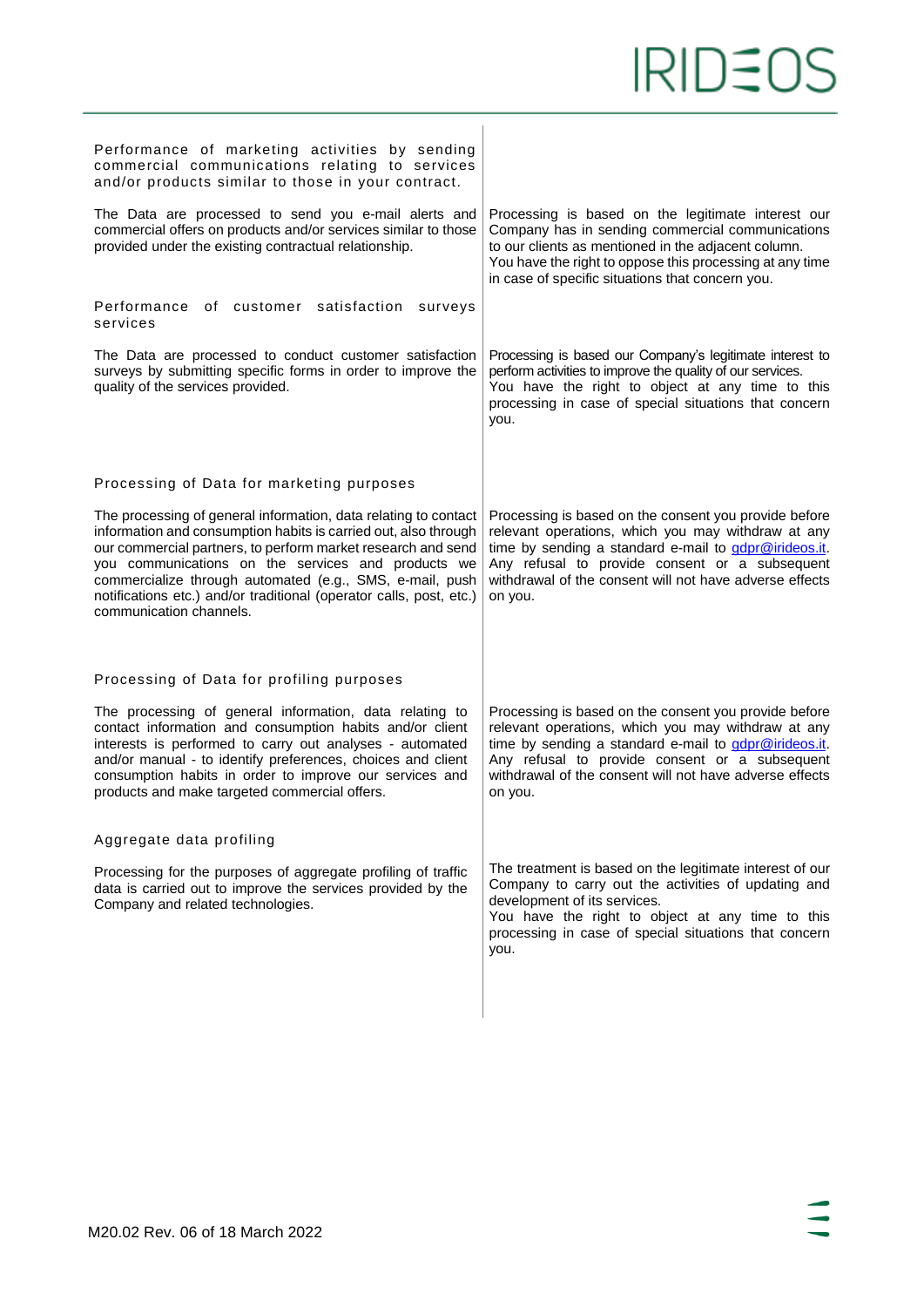# IRID≦C

## THIRD-PARTY SUBJECTS WE CAN COMMUNICATE DATA TO

In order to execute the contract, comply with legal obligations and pursue our legitimate interests, we have the faculty to communicate the personal data collected to the following subject categories:

- legal entities and/or individuals who perform data processing and processing services for the purpose of marketing our services and products;
- banking and financial institutions and other payment service providers, and for credit risk management and fraud prevention;
- companies and/or individuals carrying out market researches and customer satisfaction surveys;
- companies and/or individuals managing our information systems for the performance of our economic activities;
- companies and/or individuals providing technical and organizational services;
- companies and/or individuals providing data entry, storage and Data management services;
- copmpanies and/or individuals performing direct and indirect customer care activities;
- companies and/or individuals performing control, revision and certification functions of the activities carried out by our Company;
- companies and/or individuals performing consulting activities for our Company;
- commercial and/or sales agents and brokers;
- other electronic communications operators, for the management of interconnection and roaming relations;
- companies and/or individuals who are assignees of the debt and debt collection companies/institutions;
- companies and/or individuals performing transmission, enveloping, transport and distribution activities to the Clients;
- our parent companies, subsidiaries and associated companies;
- judicial and independent authorities, on the basis of orders issued pursuant to the current legislation.

With the exception of the competent judicial and independent authorities, the above-mentioned subjects shall process the personal data acquired as data controllers or joint controllers or processors on our behalf.

Your data may also be disclosed to our employees, interns, temporary workers and consultants specifically authorized to carry out their processing, but will not in any way be disseminated and/or made available to unknown subjects.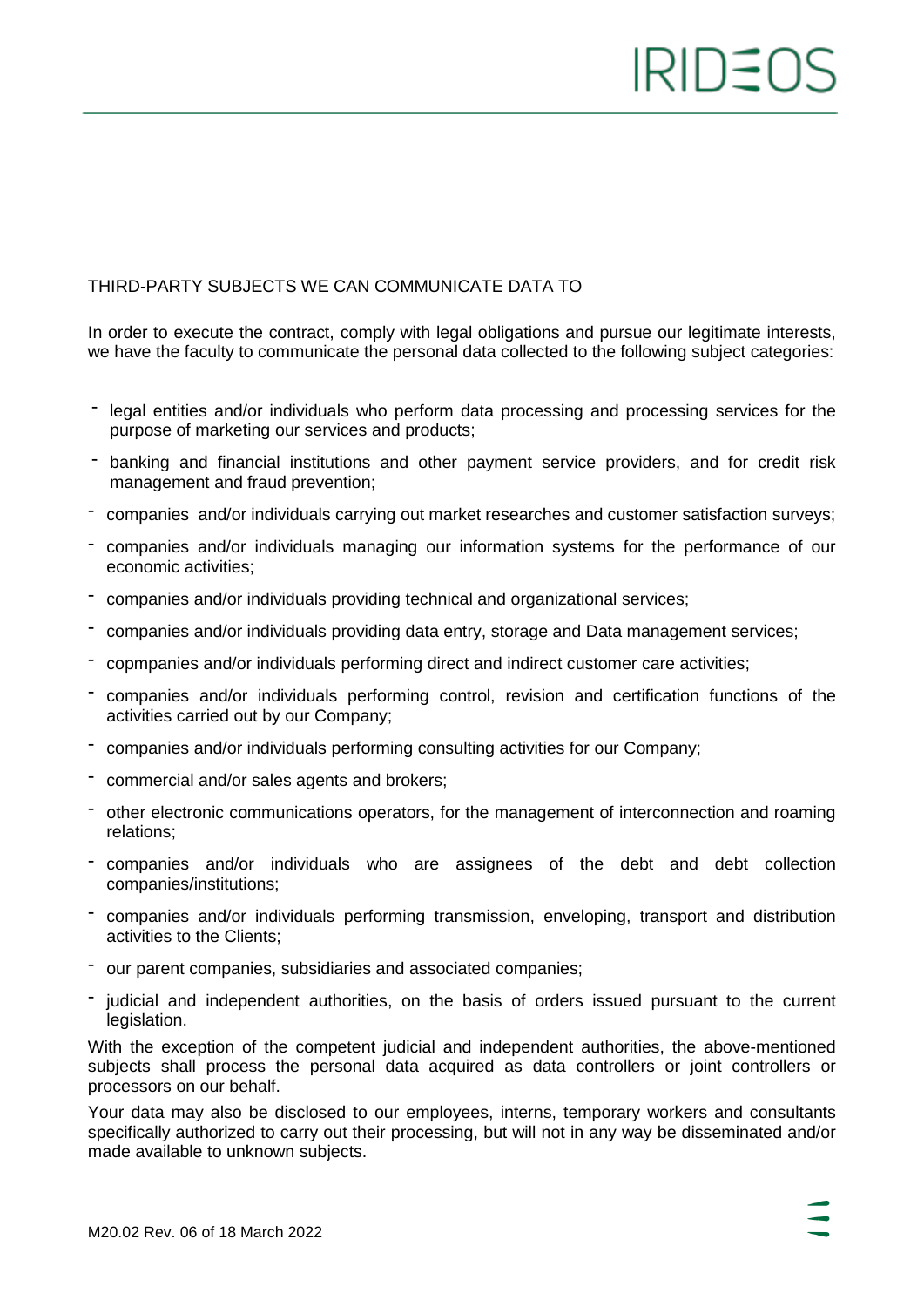#### HOW WE PROCESS DATA

Your Data are collected, processed and stored in a lawful manner and for the purposes indicated above, manually and using electronic and/or automated means so as to guarantee their security and confidentiality.

WHERE WE PROCESS DATA

Your Data are stored in archives located in countries within the European Union.

If necessary to pursue the purposes illustrated above, they may be transferred abroad to countries and/or organizations outside the European Union that guarantee a level of personal data protection considered suitable by the European Commission or based on other suitable guarantees such as, for example, the standard contractual clauses adopted by the European Commission or the provision of your consent.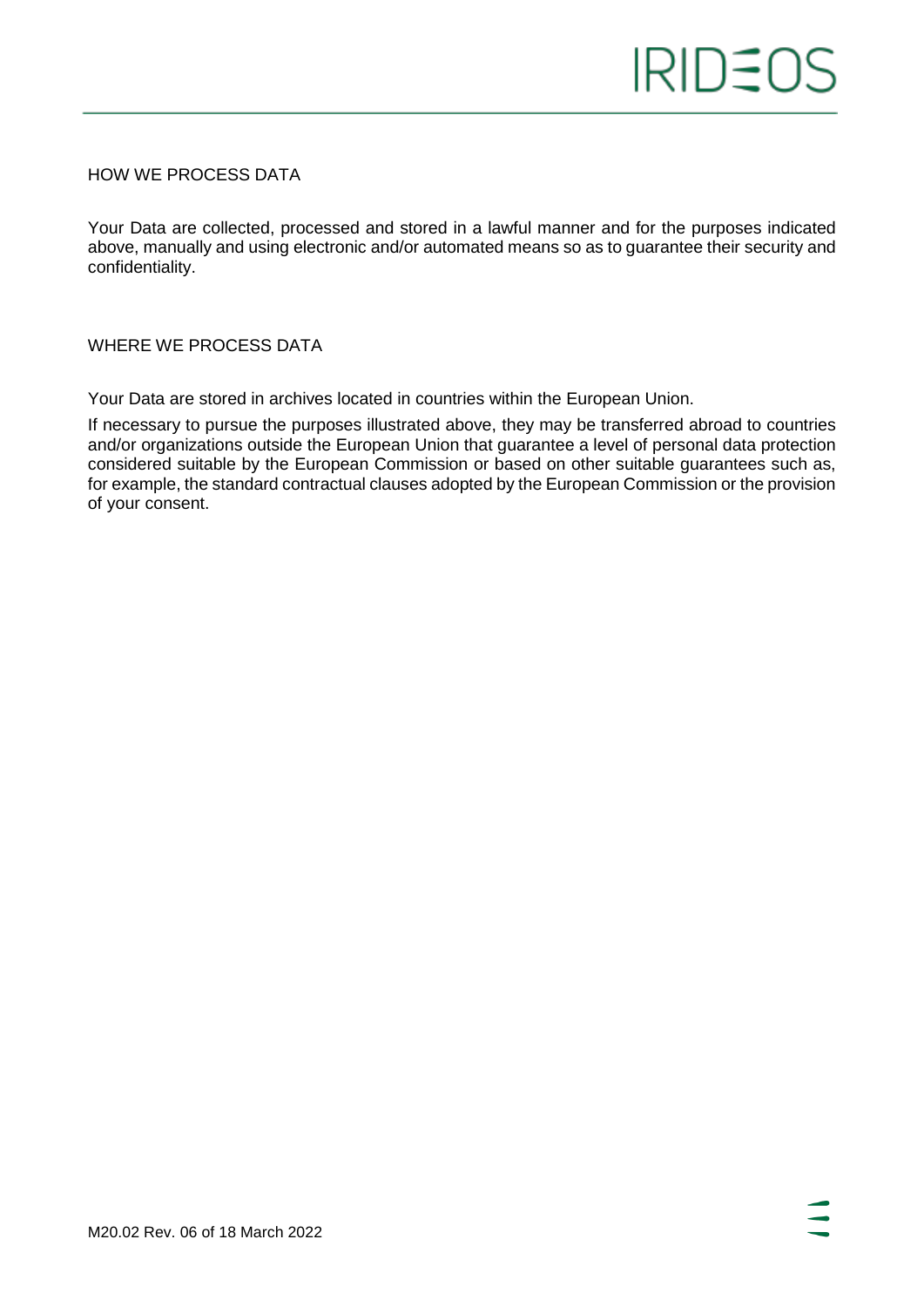# DATA PROCESSING DURATION

Your Data will be retained in a form that enables your identification for a period of time that does not exceed that necessary for the purpose for which they were collected and pursuant to the provisions regulating the electronic communications sector. Afterwards, they will be deleted or made anonymous, without prejudice to their retention to comply with the obligations that apply after the contract is terminated and to comply with the orders issued by judicial authorities and/or regulatory and supervisory bodies.

The specific time limits for the retention of the main Data processing operations are listed below:

| Pre-contractual activities                                                                          | up to 24 months after the Data are collected                                                     |
|-----------------------------------------------------------------------------------------------------|--------------------------------------------------------------------------------------------------|
| Compliance with legal obligations                                                                   | up to 10 years after the services/products cease<br>to be provided                               |
| Administrative, accounting and fiscal purposes                                                      | up to 10 years after the services/products cease<br>to be provided                               |
| Storage of phone and/or internet traffic data for<br>offence investigation and suppression purposes | 12/24/72 months, according to specific law<br>provisions                                         |
| Verification of the grade of financial reliability,<br>solvency and fraud prevention                | for the duration of the Contract                                                                 |
| Offence investigation and suppression purposes                                                      | 12/24/72 months, according to specific law<br>provisions                                         |
| Storage of phone and/or internet traffic data for<br>service invoicing purposes                     | up to 6 months, unless extended to manage any<br>disputes                                        |
| Marketing purposes                                                                                  | until consent is withdrawn or 24 months after<br>the termination of the contractual relationship |
| Profiling for marketing purposes                                                                    | until consent is withdrawn or 24 months after<br>the termination of the contractual relationship |
| Aggregate profiling of traffic data                                                                 | months after the<br>termination of<br>24<br>the<br>contractual relationship                      |